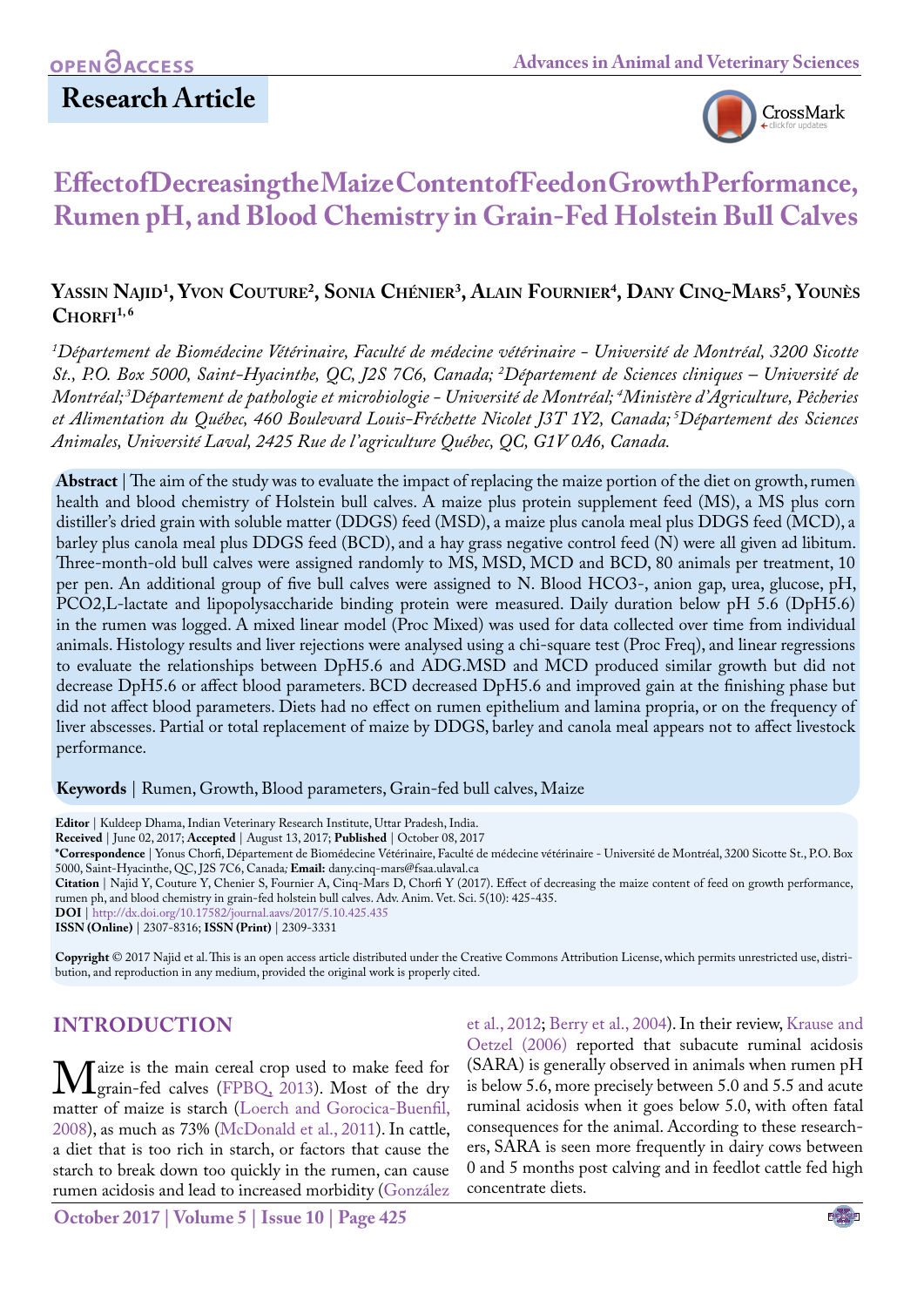The starch contents of maize, rolled barley, corn distiller's dried grain with soluble matter (DDGS) and canola meal are respectively 72 %, 57 %, 3.9 % and 2–3 % [\(NRC, 2001](#page-9-3)). Compared to whole barley, maize has been found to improve growth performance and feed digestibility in grainfed calves [\(Noon et al., 1998](#page-9-4); [Ham et al., 1994\)](#page-9-5) found that replacing dry-rolled maize with up to 40 % DDGS reduced acidosis and improved growth performance in steers. Similar results were found by [Buckner et al. \(2007\)](#page-8-1), who obtained the greatest improvement when dry-rolled maize was replaced with 20 % DDGS in comparison with rolled barley and canola meal. Salim (2011) reported that inclusion of DDGS in the feed did not affect the final body weight (BW), average daily gain (ADG), number of days of feeding, rumen pH, or carcass characteristics of the steers. However, liver abscess scores were 50% lower compared to steers raised on the regular maize feed.

In the past decade, maize prices increased by almost 75%, reaching \$259.00/t in 2013 (Grainwiz, 2013). Finding alternative feedstuffs for raising grain-fed cattle would also help alleviate high feed costs. The aim of this study was therefore to evaluate the effects of partial or total replacement of maize by DDGS, canola meal and rolled barley on growth performance, rumen pH, and blood biochemical parameters in grain-fed bull calves. The hypothesis tested was that replacing maize with these substitutes in an iso-nitrogenous diet does not reduce growth and has a positive impact on rumen pH, blood biochemical parameters and the frequency of liver abscesses in these animals.

## **Materials and Methods**

#### **Animals**

Healthy Holstein bull calves of similar body weight (117±13 kg) aged 3 months were used for this experiment. The animals were housed in a well-ventilated, slatted-floor barn divided into 32 pens equipped with automatic watering devices. The pens (7m x 3.66 m with 0.37 m of feeder per animal) were assigned randomly to four experimental diets. Ten calves were assigned to each pen and an additional five calves served as negative control animals. Relative humidity and temperature were automatically recorded every 5 minutes and the lighting regime was8L:16D. The incidence of diseases was monitored and veterinary interventions were recorded. Canadian Council on Animal Care guidelines [\(CCAC, 1993\)](#page-8-2) were followed and the protocol received approval from the animal care committee of the Université de Montréal Faculté de médecine vétérinaire.

#### **Diet and Livestock Performance**

For the first two weeks, the calves were fed an adaptation diet consisting of whole maize, rolled barley, DDGS, canola meal, minerals, vitamins, trace minerals, 50 g of electro lytesper day per calf (Electrolyte plus™, Vétoquinol N.-A. Inc. Lavaltrie, Qc, Canada) and 22 mg of antibiotic (Oxytetracycline HCl Soluble Powder, Bio Agri Mix LP, Mitchell, ON, Canada) per dayper kg BW. The five experimental diets were as follows: a positive control feed (MS) containing maize plus amaize-free protein supplement (DeliPro, COMAX, St-Hyac in the, Qc, Canada)to provide 18% crude protein; MS in which a portion was replaced with DDGS (MSD); a diet in which a portion of the maize and all of the protein supplement were replaced with DDGS and canola meal (MCD); a diet consisting of rolled barley, canola meal and DDGS (BCD) and a negative control diet consisting of haylage (12.2% crude protein, 55.7% neutral detergent fibre, 33.2% acid detergent fibre, 0.28% calcium, 0.34% phosphorus, 3.01 % K, and 0.02% Na and 9.8 % moisture) along with 0.7kg of MS given twice daily (N). Access to feed was ad libitum in all groups. Each calf also received daily 200 gof a vitamin-mineral-antibiotic supplement (mineral pre-mix for heavy calves, COMAX, St-Romuald, Qc, Canada) containing (in%): Ca 22.0, P 0.10, Na 6.25, K 1.90, Mg 0.41, S 0.15, (in mg/kg): Mn 905, Fe 700, sodium monensin 600, Se 5.50, Cu 210, Co 8.0, Zn 1.065, I 18.5, F 45, (in IU/kg): vitamin A 135,600, Vitamin D-3 35,900, Vitamin E 700. The composition of each diet for the three phases is listed in [Table 1](#page-4-0).The starting phase corresponded to days0–54, the growing phase to days 55–85, and finishing phase to days 86–96.The MS, MSD,MCD and BCD diets were distributed at 06h00, 10h30, 15h00 and 20h30. Feed left in the feeder was weighed and analysed (crude protein, acid and neutral fibre, fat, minerals and starch) twice a week (Megazyme International Ireland, Wicklow, Ireland).

Each calf was weighed (full body weight) on days 0, 27, 54, 85 and 96 using a digital control scale (P.F.P Equipementsinc., Qc, Canada) recalibrated after every 100 measurements. BW was determined using the average of two measurements made on two consecutive days. Carcass yield was calculated as percent warm carcass weight (without hide and viscera) relative to live body weight.

#### **Biochemical Analysis**

Two calves per pen (14 calves/treatment) were selected for blood analysis. Samples were collected from the jugular vein in heparinized tubes on days 0, 68, 85, and 96 and analysed without delay for Na<sup>+</sup>, K<sup>+</sup>, bicarbonate  $(HCO<sub>3</sub>$ <sup>-</sup>),  $Cl$ , anion gap, blood urea, glucose, pH, and  $CO<sub>2</sub>$  pressure  $(PCO<sub>2</sub>)$  using a portable VetScan i-STAT1 analyzer with an i-STAT EC8+ cartridge (Abaxis, CA, USA). Blood L-lactate was determined using a portable Lactate Pro™ LT-1710 device with Lactate Pro test strips (ArkayInc, Japan). Individual samples were centrifuged and plasma was stored at -80 °C for lipopolysaccharide binding protein (LBP) analysis using an ELISA kit (Enzo Life Sciences, Inc. NY, USA).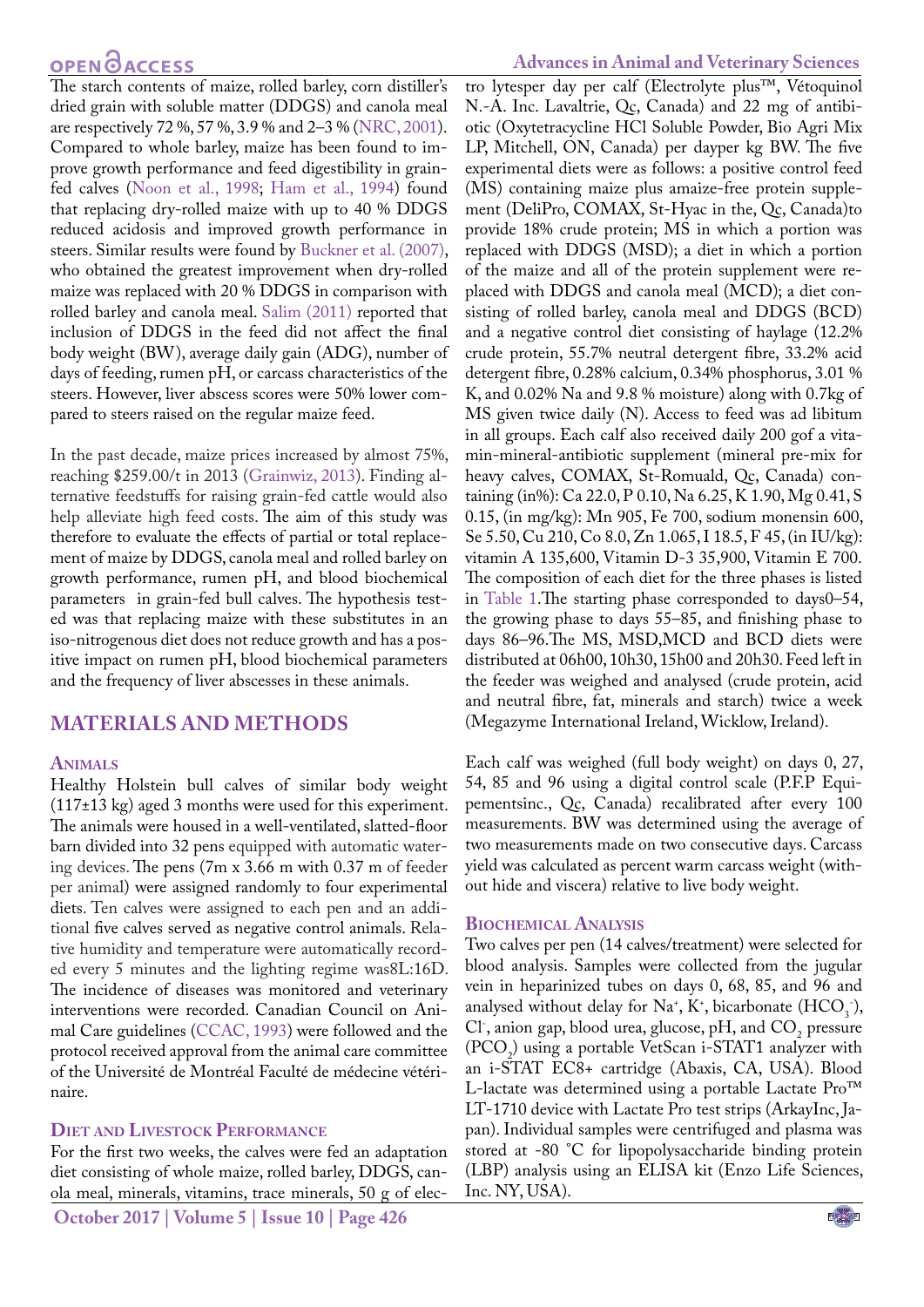## **OPEN**OACCESS

#### **Rumen pH Measurement**

Rumen pH was measured using a data logger (Dascor model T9 with SRpH-102 pH sensor, Escondido, Ca, USA) of 20.7 mm in diameter, 140 mm long and weighing 230 g, inserted orally into the saccus ventral is using a flexible white PVC tube (152 cm long, 33 mm outer diameter, 26 mm inner diameter). A metal detector was used to confirm that the logger had reached the bottom of the rumen. Rumen pH was logged continuously every 5 min from day 68 to 96. The data loggers were retrieved at the end of the experiment, and mV were converted to pH using pre and post-use calibrations made in pH 4 and 7 buffers solutions at 38°C.The loggers communicate via a USB serial cable with the PC-supported application software (Dascor Data Logger Software M5 v7.7.0) for analysis. Rumen pH was monitored in 7 calves per treatment and in all N calves.

The daily average duration below the threshold value of pH 5.6 (DpH5.6 in h  $d^{-1}$ ) was used as the criterion for ruminal acidos is, as described previously [\(Aikman et al.,](#page-8-3) [2011](#page-8-3); [Bevans et al., 2005\)](#page-8-4).

#### **Rumen and Liver Tissue Collections**

Animals were slaughtered and eviscerated according to standard abattoir procedures. Samples (3 cm x 3cm) were promptly excised from the atrium (1 sample from the pillar and 1 from the base) and rumen (1 sample from cranial pillar and 1 from ventral sac) of calves that had received data loggers. Collected tissues were fixed in 10% neutral buffered formalin, processed routinely, and sections (5 µm thick) were stained with hematoxylin, phloxin, eosin and saffron (HPES). The degree of inflammation in the lamina propria was evaluated semi-quantitatively and graded as none, slight, positive or severe and the distribution noted as multifocal or diffuse. The epithelium was also examined for signs of damage. Parakeratosis was graded as none, positive or severe, multifocal or diffuse and the presence of pustules and/or mineralization was also noted. Three classes of severity of inflammation, damage to the epithelium and lamina propria, and parakeratosis were established: none or mild, moderate, and severe. Livers rejected at the slaughter house because of abscesses were noted.

#### **Statistical analysis**

Statistical analyses were carried out using SAS v.9.4 (Cary, NC, USA). For data collected over time from individual animals (e.g. BW, LBP and biochemical parameters), a mixed linear model (Proc Mixed) was used including two random factors (pen nested within diet and ID nested within the pen) and diet, time, and the interaction between diet and time as fixed factors. A priori contrasts were made between pairs of treatment means for different time periods, adjusting alpha values for each contrast with the

Bonferroni sequential adjustment procedure for multiple comparisons. LBP data were  $log_{10}$ -transformed to normalize the distribution. For carcass yield (a single measurement), the mixed linear model included a single random factor, namely pen nested within diet. For data collected at the pen level across time (e.g. dry matter intake (DMI), starch and NDF intake), a mixed linear model was used including pen nested within treatment as a random factor, and diet, time and the diet x time interaction as fixed factors. DpH5.6 was analysed using a linear model with diets as a fixed factor. A post-hoc Tukey-Kramer test was used to compare treatments between phases. Histology results and liver rejections were analysed using a chi-square test (Proc Freq). Linear regressions were used to evaluate the relationships between DpH5.6 and ADG.

## **Results**

#### **Livestock Performance**

The experimental diets had no significant effect on calf weight ([Table 2](#page-4-1)) or G/F ratio (Figure 1) or on ADG for days 0–27, days 28–54, or days 55–85.However, the ADG for days 86–96 was greater (*P*< 0.001) for animals fed the BCD diet (Figure 2). The ADG appeared to decrease during days 55–85, possibly because of high ambient temperatures and relative humidity (data not shown). Dry matter intake during days 86–96 was significantly lower among calves fed MSD than among those fed MS or BCD ([Table](#page-5-0)  [3](#page-5-0)). Ingested starch was greater among calves fed the MS diet than among the other animals (*P*<0.001) throughout the experiment; while ingested NDF was lower (*P*< 0.004). Animals in pens fed BCD diet ingested more NDF than those fed MSD or MCD (*P*<0.0001). Mean carcass yield (Figure 3) was lower among calves fed the BCD diet than those fed MS or MSD (*P*<0.002).

#### **Rumen pH**

During both the growing and finishing phases, the DpH5.6 among calves fed the maize-based diets was significantly higher (*P*< 0.001) than it was among those fed BCD (Figure 4). Furthermore, there was a significant difference between these phases. Finishing-phase calves had on average a higher DpH5.6 than did growing-phase calves. The ADG and DpH5.6 during these phases are shown in Figure 5. The Pearson's coefficients of determination were  $r^2$  $= 0.03$  and  $r^2 = 0.13$ , while the slopes (b1) did not deviate from 0, with *P*=0.43 and *P*=0.08 respectively for growing and finishing calves, showing that there was no relationship between these variables.

#### **Biochemical Analysis**

Even though the initial (day 0) blood L-lactate concentrations differed among the treatment groups, they were not significantly different (*P*> 0.05) on days 68, 85 and 96 [\(Table 4](#page-5-1)).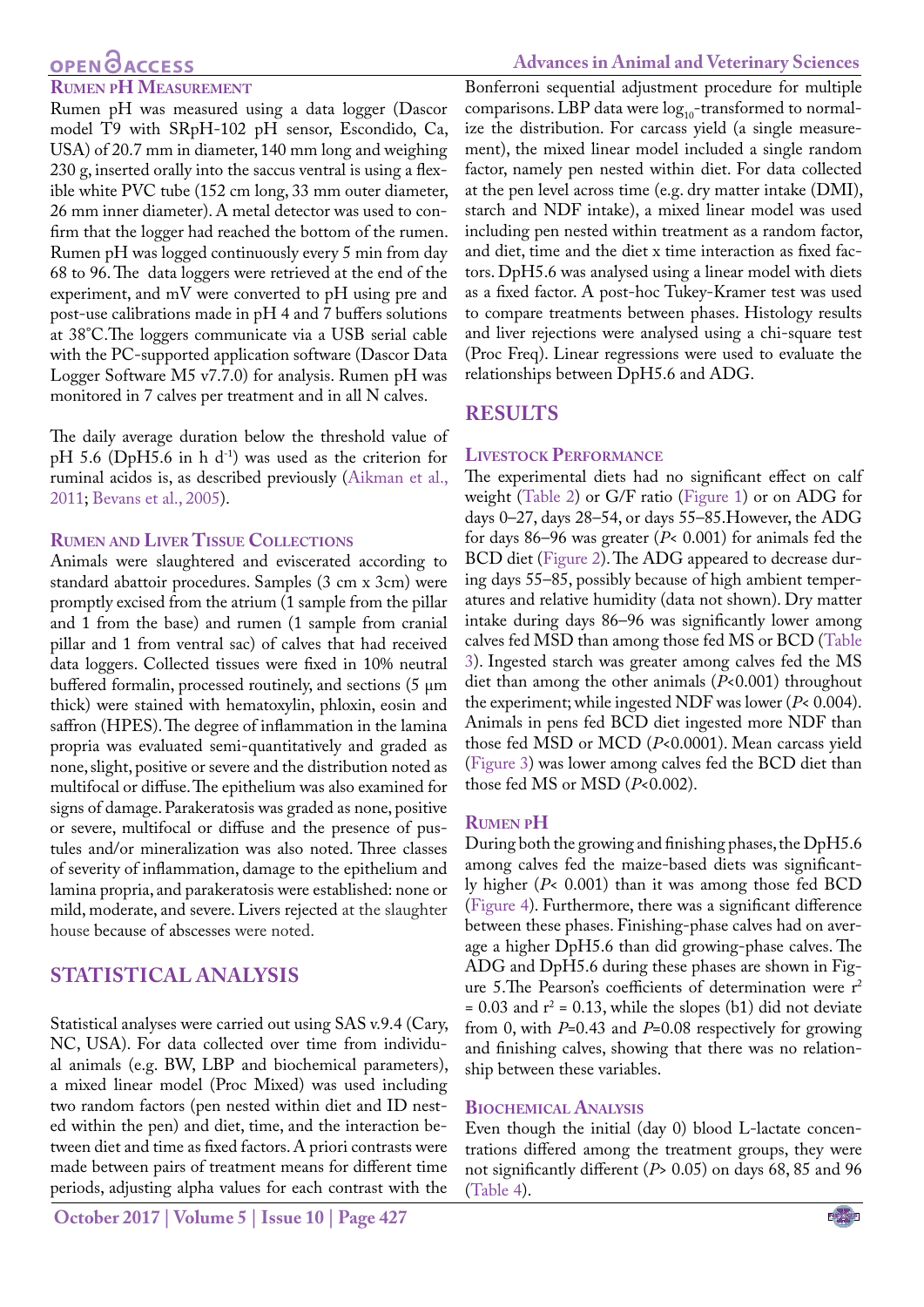

**Figure 1**: Ratio of body weight gain to feed intake (G/F ratiomean ± SD) for Holstein bull calves raised on experimental diets for 96 days (See Table 1 for composition.)



**Figure 2**: Average daily gain (ADG)(mean ±SEM)of Holstein bull calves raised on experimental diets for 96 days (See Table 1 for composition.)

Differing lower-case lettersdenote intra-period significant difference(p<0.05)



**Figure 3**: Carcass yield (mean ±SEM) of Holstein bull calves raised on experimental diets for 96 days (See Table 1 for composition.)

Differing lower-case lettersdenote significant difference  $(p<0.05)$ 



**Figure 4**: Daily average duration (mean ± SEM) of pH below 5.6(DpH5.6) in the rumen of Holstein bull calves raised on experimental diets for 96 days (See Table 1 for composition)

DpH5.6 was calculated from direct pH measurement logged every 5 min.

Differing lower-case lettersdenote significant difference within the same period  $(p<0.05)$ .

Asterisk indicates significant difference between phases for each treatment( $p<0.05$ ).

Blood pH on day 0 was higher (*P*< 0.0001) in the negative control group (N) than among calves fed the other experimental diets, but was similar for all treatments on days 68, 85 and 96.

Blood  $PCO<sub>2</sub>$  measurements were similar on days 68 and 96 among the groups. However, it was lower in the case of group N than in the other groups on days 0 and 85 (*P* = 0.0001;  $P = 0.0003$  compared to group MS).

The treatments had no significant effects on blood  $\text{HCO}_3^$ measured on days  $0, 85$  or  $96$ . However,  $\text{HCO}_3$  was found higher in N than in MCD on day 68 ( $P = 0.0008$ ). No significant treatment effect on anion gapwas observed for any sampling date.

No significant effect on blood urea was observed for days 85 or 96. However, the mean blood urea of group N group on day 0 was lower than for the other groups (*P*< 0.0001). On day 68, blood urea was lower for N than for the MS, MSD and BCD groups (*P*< 0.001) and similar to that of MCD. Blood glucose concentrations were similar in groups MS, MSD, MCD and BCD on all sampling dates. Group N blood glucose on days 0 and 68 was lower (*P*< 0.0001), similar to group BCD on day 85 and lower than group MS on day 96.

Both diet and time affected blood LBP levels in the calves. The concentrations were higher on days 68 and 96 than on day 0. There was no significant difference between treat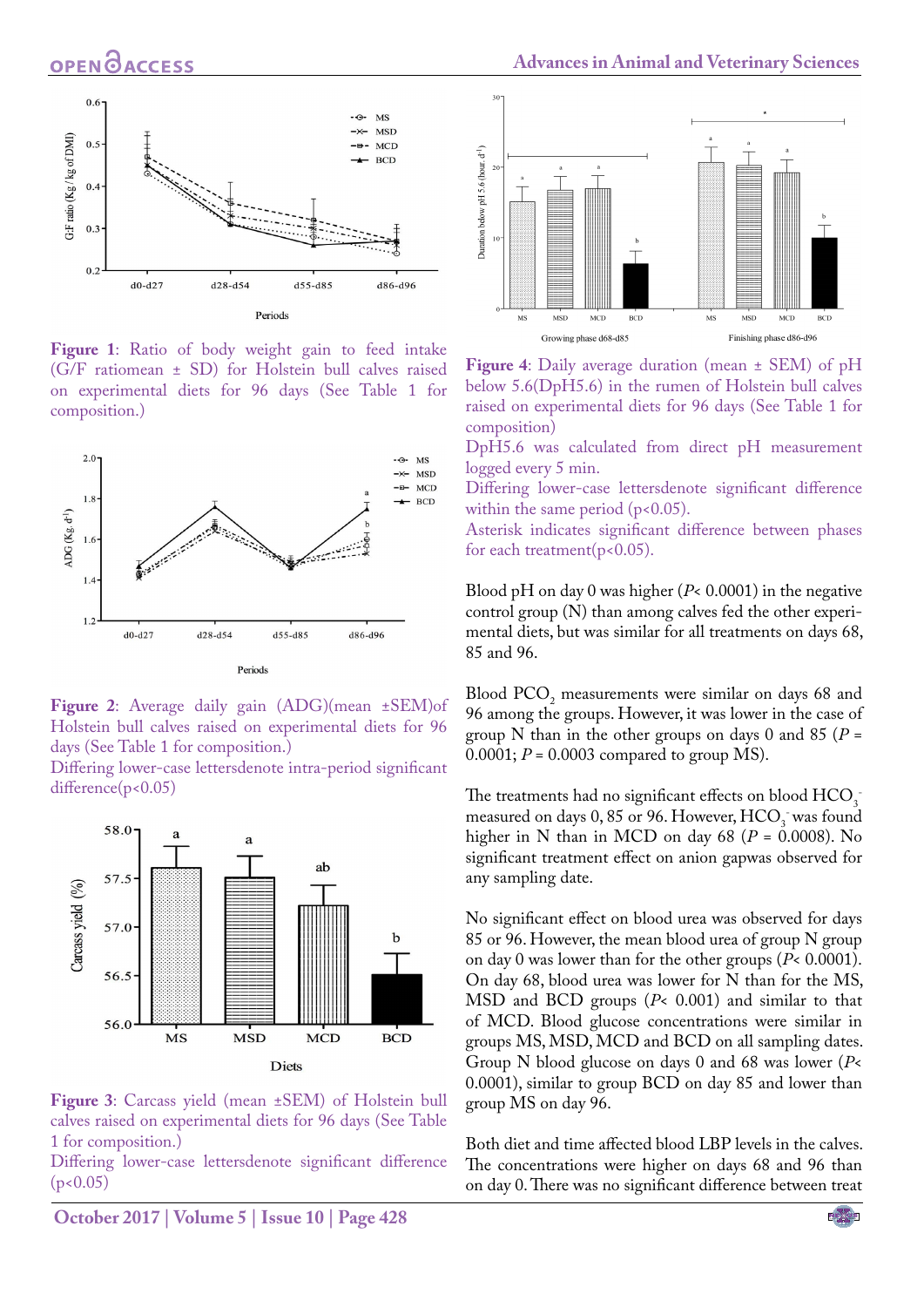<span id="page-4-0"></span>**ACCESS** 

**Advances in Animal and Veterinary Sciences** experimentaldiets used during the three phases of thetrial

| Feed                                   | <b>MS</b>    |                |                          | <b>MSD</b>   |                |              | <b>MCD</b>  |                |                   | <b>BCD</b>   |                |                |
|----------------------------------------|--------------|----------------|--------------------------|--------------|----------------|--------------|-------------|----------------|-------------------|--------------|----------------|----------------|
| Phase <sup>1</sup>                     | $\mathbf{1}$ | $\overline{a}$ | 3                        | $\mathbf{1}$ | $\overline{2}$ | $\sqrt{3}$   | $\mathbf 1$ | $\overline{2}$ | 3                 | $\mathbf{1}$ | $\overline{2}$ | $\mathfrak{Z}$ |
| Ingredients (% as fed)                 |              |                |                          |              |                |              |             |                |                   |              |                |                |
| Maize                                  | 70           | 73             | 78                       | 61           | 63             | 68           | 57          | 61             | 65                |              |                |                |
| Protein supplement <sup>2</sup>        | 30           | 27             | 22                       | 18           | 16             | 11           | Ξ.          |                | -                 |              |                | Ξ.             |
| Rolled barley                          |              |                |                          |              |                |              |             | $\equiv$       | $\qquad \qquad -$ | 64           | 68             | 74             |
| Canola meal                            | Ξ            |                | ۰                        | 4            | 4              | ٠            | 22          | 19             | 14                | 15           | 11             | 5 <sup>5</sup> |
| DDGS <sup>3</sup> Mineral <sup>4</sup> |              |                | $\overline{\phantom{0}}$ | 21           | 21             | 21           | 21          | 20             | 21                | 21           | 21             | 21             |
| Nutrient analysis (% mass)             |              |                |                          |              |                |              |             |                |                   |              |                |                |
| Total digestible                       | 83.4         | 85.4           | 86.0                     | 84.5         | 85.4           | 86.2         | 82.3        | 84.6           | 85.6              | 80.1         | 82.1           | 83.0           |
| Dry matter                             | 89.05        | 89.03          | 88.99                    | 89.20        | 89.17          | 89.15        | 89.19       | 89.17          | 89.14             | 88.59        | 88.53          | 88.44          |
| Crude protein                          | 18.60        | 15.79          | 15.74                    | 18.98        | 17.87          | 16.59        | 18.82       | 18.11          | 16.32             | 19.77        | 18.75          | 17.23          |
| <b>NDF</b>                             | 16.82        | 16.12          | 14.96                    | 22.83        | 21.81          | 21.16        | 22.39       | 21.93          | 20.77             | 27.59        | 27.14          | 26.47          |
| ADF                                    | 8.86         | 8.40           | 7.62                     | 11.69        | 10.98          | 10.24        | 10.50       | 10.19          | 9.41              | 12.57        | 11.98          | 11.09          |
| Starch                                 | 49.12        | 51.00          | 54.14                    | 39.22        | 41.90          | 44.57        | 42.63       | 43.89          | 47.02             | 33.78        | 35.83          | 38.89          |
| Lignin                                 | 3.24         | 3.07           | 2.78                     | 4.08         | 3.82           | 3.51         | 3.56        | 3.44           | 3.16              | 3.61         | 3.32           | 2.90           |
| Fat                                    | 3.50         | 3.50           | 3.49                     | 5.03         | 4.97           | 5.07         | 5.14        | 5.14           | 5.14              | 3.95         | 3.90           | 3.82           |
| Calcium                                | 0.14         | 0.12           | 0.10                     | 0.17         | 0.15           | 0.11         | 0.08        | 0.07           | 0.05              | 0.16         | 0.13           | 0.09           |
| Phosphorus                             | 0.54         | 0.51           | 0.47                     | 0.59         | 0.56           | 0.53         | 0.56        | 0.55           | 0.50              | 0.61         | 0.58           | 0.54           |
| Potassium                              | 0.68         | 0.65           | 0.59                     | 0.75         | 0.71           | 0.67         | 0.73        | 0.70           | 0.65              | 0.80         | 0.77           | 0.72           |
| Magnesium                              | 0.25         | 0.24           | 0.21                     | 0.26         | 0.25           | 0.23         | 0.24        | 0.23           | 0.21              | 0.25         | 0.23           | 0.21           |
| Sodium                                 | 0.03         | 0.02           | 0.02                     | 0.05         | 0.05           | 0.05         | 0.05        | 0.05           | 0.05              | 0.05         | 0.05           | 0.05           |
| $\mathsf{C}$ ulnhur                    | $\Omega$ 25  | 0.24           | $\Omega$ 22              | 0.37         | 0.34           | $\bigcap$ 21 | 0.30        | 0.29           | 0.27              | 0.36         | 0.33           | 0.30           |

Sulphur 0.25 0.24 0.22 0.37 0.34 0.31 0.30 0.29 0.27 0.36 0.33 0.30<br>Phase 1: days 0–54 (starting), Phase 2 (growing): days 55–85, Phase 3(finishing): days 86–96; <sup>2</sup>Protein supplement(DeliPro):crude protein 43.6%, fat2%, NDF 10%, calcium 3.5%, phosphorus 0.8%, sodium 1.3%, magnesium 0.55%, potassium 1.3%, sulphur 0.6 %, iodine 7 ppm, copper 50 ppm, manganese 220 ppm, zinc 300 ppm,selenium 1.28 ppm, cobalt 2.4 ppm,fluorine 60 ppm, vitamin A 31,700 IU/kg,vitamin D-3 8400 IU/kg,vitaminE130 IU/kg; <sup>3</sup>DDGS:corn distillers' dried grain with soluble matter; <sup>4</sup>Each calf received200 g of mineral-vitamin-antibiotic supplement per day (see Materials and Methods).

<span id="page-4-1"></span>**Table 2:** Effects of experimental diets on the body weightof grain-fed Holstein bull calves.

|                |                   |                         | Feed              |                   |                     |
|----------------|-------------------|-------------------------|-------------------|-------------------|---------------------|
| Day            | $MS(n=77)$        | $\overline{MSD}$ (n=77) | $MCD$ (n=80)      | $BCD$ (n=77)      | P                   |
| $\overline{0}$ | $117.5 \pm 0.16$  | $117.85 \pm 0.16$       | $117.07 \pm 0.15$ | $117.57 \pm 0.15$ | 0.58                |
| 27             | $157.81 \pm 0.21$ | $157.8 \pm 0.21$        | $157.4 \pm 0.20$  | $157.67 \pm 0.20$ | 0.43                |
| 54             | $204.66 \pm 0.26$ | $204.8 \pm 0.26$        | $204.2 \pm 0.24$  | $205.76 \pm 0.26$ | 0.05                |
| -85            | $245.85 \pm 0.30$ | $245.8 \pm 0.30$        | $245.8 \pm 0.28$  | $245.62 \pm 0.29$ | 0.07                |
| 96             | $266.99 \pm 0.31$ | $266.7 \pm 0.30$        | $266.4 \pm 0.29$  | $266.54 \pm 0.31$ | < 0.05 <sup>1</sup> |

See Table 1 for feed composition. Body weight is in kg ± standard error of the mean; <sup>1</sup> Not significant after Bonferroni adjustment

ments on days 0 or 68. However, the mean LBP of group N was lower than that of groups MS and MCD (*P* = 0.001 and 0.0004 respectively) on day 96 (Figure 6).

er rejection was similar (*P*=0.80) among the experimental groups, at respectively 11.7%, 10.4%, 11.7%, and 7.5% for MS, MSD, MCD and BCD.

**Histopathology and Frequency ofLiver Abscess**

The diet shad no effects on epithelium or lamina propria inflammation (*P*>0.37). Parakeratosis, epithelium and lamina propria damage were classified as none or mild except for one sample in the MS group and two in the MSD group that were graded as moderate ([Figure 7\)](#page-6-0). Liv-

## **Discussion**

The results reported in the present study showed no significant difference in ADG except for barley-fed calves towards the end of the growing phase. This is in contrast with previous work by [Noon et al. \(1998\)](#page-9-4) who reported an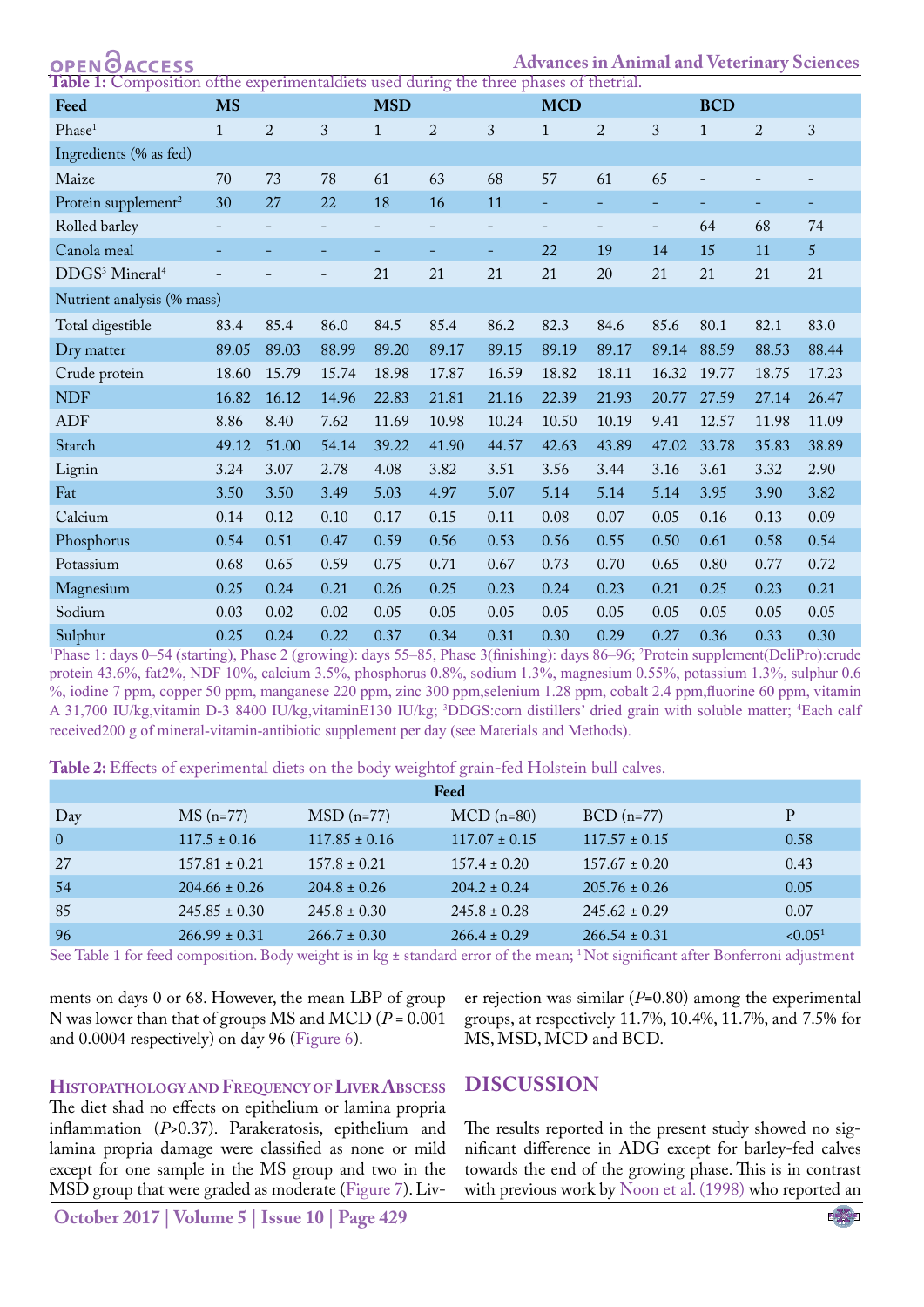OPEN OACCESS

<span id="page-5-1"></span><span id="page-5-0"></span>**Advances in Animal and Veterinary Sciences**

| abc<br>See Table                                                                                           | <b>NES</b>       | $(1)$ lomm $(1)$<br>Glucose | <b>NES</b>   | $\overline{\mathbb{T}}$<br>Urea (mg/ | <b>NER</b>   | $(1)$ lomm $)$<br>Anion gap | <b>NHS</b>   | (Thomm)<br><b>HCO-</b> | <b>NHS</b>   | $\rm (gHmm)$<br>PCO | <b>NEIS</b>      | $F_{\rm H}$       | <b>NHS</b>   | (Thoma)<br>-lactate | Parameter      |                   | Table                                                                                      | similar results or similar results after Bonferroni adjustment        | <b>NHS</b>  | $NDE$ $(kg$ d <sup>-1</sup> ) | <b>NHS</b> | Starch ( $kg d^{-1}$ ) | <b>SEM</b>  | DMI (kg            | Feed       | <b>Table 3:</b> Effects of experimental diets on dry matter intake(DMI), starch and NDF intake of grain-fed Holstein bull calves*<br>Period |
|------------------------------------------------------------------------------------------------------------|------------------|-----------------------------|--------------|--------------------------------------|--------------|-----------------------------|--------------|------------------------|--------------|---------------------|------------------|-------------------|--------------|---------------------|----------------|-------------------|--------------------------------------------------------------------------------------------|-----------------------------------------------------------------------|-------------|-------------------------------|------------|------------------------|-------------|--------------------|------------|---------------------------------------------------------------------------------------------------------------------------------------------|
| Differing letters in the same row denote intra-phase significance ( $P < 0.05$ ). Same letter denotes simi | 80.0             | 4.70 <sup>b</sup>           | 90.0         | 3.32 <sup>b</sup>                    | 0.27         | 11.86                       | 0.00         | 33.62                  | <b>0.65</b>  | 44.86 <sup>b</sup>  | 0.02             | 7.48 <sup>a</sup> | 0.01         | 0.90 <sup>b</sup>   | Z              | $\mathrm{Day}\,0$ | 4: Blood chemistry results for Holstein bull calves fed one of the five experimental diets | Average of $10$ calves per pen, $7$ pens                              |             |                               |            |                        |             | $q^{-1}$           |            |                                                                                                                                             |
| for experimental diet composition.                                                                         | 0.04             | 6.14 <sup>a</sup>           | 0.34         | 14.14 <sup>a</sup>                   | 0.10         | 12.79                       | 0.13         | 31.92                  | 0.23         | 53.53 <sup>a</sup>  | 0.04             | 7.38 <sup>b</sup> | 60.0         | $2.20^{\text{ab}}$  | <b>NS</b>      |                   |                                                                                            |                                                                       |             |                               |            |                        |             |                    |            |                                                                                                                                             |
|                                                                                                            | 0.03             | 6.13ª                       | 0.24         | 12.64 <sup>a</sup>                   | 0.11         | 12.14                       | 0.17         | 31.81                  | 0.32         | 55.31ª              | 0.03             | 7.37 <sup>b</sup> | 0.10         | 2.02 <sup>ab</sup>  | <b>CSM</b>     |                   |                                                                                            |                                                                       | 0.01        | 0.64                          | $0.02\,$   | 1.87                   | $0.04\,$    | 3.36               | <b>NIS</b> | $Days 0-27$                                                                                                                                 |
|                                                                                                            | 0.04             | 6.19 <sup>a</sup>           | 0.31         | 13.93ª                               | 717          | 13.71                       | 0.15         | 30.64                  | 0.33         | 52.68ª              | 0.04             | 7.37 <sup>b</sup> | 0.13         | 2.81 <sup>a</sup>   | <b>MCD</b>     |                   |                                                                                            | per treatment; See                                                    | 0.01        | 0.78 <sup>°</sup>             | $0.01\,$   | 1.51 <sup>b</sup>      | 0.02        | 3.13               | <b>USD</b> |                                                                                                                                             |
|                                                                                                            | 90.0             | 5.81 <sup>a</sup>           | 0.19         | 15.07 <sup>a</sup>                   | 0.10         | 12.43                       | 0.18         | 31.01                  | 0.31         | 52.81 <sup>a</sup>  | 0.04             | 7.38 <sup>b</sup> | 0.16         | 2.20 <sup>a</sup>   | BCD            |                   |                                                                                            |                                                                       | 0.01        | 0.8 <sup>b</sup>              | $10.01\,$  | 1.40 <sup>b</sup>      | 0.03        | 3.14               | MCD        |                                                                                                                                             |
| See Materials                                                                                              | 0.01             | 4.30 <sup>b</sup>           | 0.07         | 3.60 <sup>b</sup>                    | 960          | 11.40                       | 0.00         | 35.50ª                 | 0.54         | 51.24               | 0.04             | 7.45              | 0.01         | 0.80                | Z              |                   |                                                                                            | <b>Table</b>                                                          | $10.01$     | 0.99ª                         | $10.01$    | 1.22 <sup>o</sup>      | 0.03        | 3.16               | BCD        |                                                                                                                                             |
|                                                                                                            | 0.03             | 6.06ª                       | 0.33         | 10.77                                | 0.11         | 12.43                       | 0.18         | $32.31$ <sup>ab</sup>  | 0.31         | 49.78               | 0.03             | 7.42              | 60.0         | 1.30                | <b>SIN</b>     |                   |                                                                                            | for teed                                                              | <b>0.01</b> | 660                           | 0.03       | 3.11                   | 0.05        | 5.4                | <b>NIS</b> | Days 28–54                                                                                                                                  |
| and Methods for                                                                                            | 0.03             | 6.03                        | 0.23         | 9.79ª                                | 0.22         | 17.71                       | 0.22         | 32.16 <sup>at</sup>    | 0.34         | 51.14               | $0.04\,$         | 7.37              | 0.10         | 1.50                | <b>CSM</b>     | <b>Day 68</b>     |                                                                                            | composition; <sup>abc</sup>                                           | $0.01$      | 1.20 <sup>o</sup>             | $0.01\,$   | 2.46 <sup>b</sup>      | 0.02        | 4.91               | <b>USD</b> |                                                                                                                                             |
|                                                                                                            | 0.04             | 6.06 <sup>a</sup>           | 0.33         | $9.42^{ab}$                          | 0.12         | 17.71                       | 810          | 30.58 <sup>b</sup>     | 0.22         | 47.44               | 0.02             | 7.37              | 0.13         | 1.56                | MCD            |                   |                                                                                            |                                                                       | 0.02        | 1.19 <sup>°</sup>             | 0.02       | 2.39 <sup>p</sup>      | 0.05        | 4.94               | MCD        |                                                                                                                                             |
|                                                                                                            | 0.03             | 5.67ª                       | 0.21         | 11.36                                | 0.13         | 12.43                       | 0.22         | 31.23 <sup>ab</sup>    | 0.34         | 49.21               | 0.03             | 7.42              | 600          | 1.30                | BCD            |                   |                                                                                            | Differing letters                                                     | <b>LO:0</b> | 1.65 <sup>ª</sup>             | 0.02       | 2.19 <sup>b</sup>      | <b>0.05</b> | 5.37               | BCD        |                                                                                                                                             |
|                                                                                                            | 0.14             | 4.86                        | 60.0         | 5.60                                 | 0.60         | 13.40                       | 0.00         | 29.90                  | 0.45         | 43.86 <sup>b</sup>  | 0.02             | 7.44              | 0.00         | 0.80                | Z              |                   |                                                                                            |                                                                       |             |                               |            |                        |             |                    |            |                                                                                                                                             |
|                                                                                                            | 0.03             | 5.87                        | 0.26         | 9.08                                 | 0.26         | 12.29                       | 0.27         | 33.87                  | 0.40         | 51.90               | 0.02             | 7.42              | 0.07         | 1.41                | <b>NIS</b>     |                   | for 96<br>days.                                                                            | in the<br>šč                                                          | 0.01        | 0.87                          | 0.02       | 3.15                   | 0.05        | 5.13               | <b>NIS</b> | <b>Days 55-85</b>                                                                                                                           |
|                                                                                                            | $0.03\,$         | 5.71 <sup>a</sup>           | 0.29         | 10.54                                | 0.08         | 11.43                       | 0.19         | 32.30                  | 0.28         | $20.0^{ab}2$        | $0.03\,$         | 7.42              | $0.03$       | 96.0                | <b>CISM</b>    |                   |                                                                                            |                                                                       | 0.01        | 1.08 <sup>o</sup>             | $0.02\,$   | $2.57^{b}$             | $0.03\,$    | 4.73               | <b>USN</b> |                                                                                                                                             |
|                                                                                                            | 0.03             | 5.67ª                       | 670          | 9.75                                 | 0.24         | 12.57                       | 0.23         | 32.22                  | 0.30         | 49.56 <sup>ab</sup> | 0.04             | 7.42              | 0.11         | 1.96                | <b>MCD</b>     | Day 85            |                                                                                            |                                                                       | 0.01        | 1.08 <sup>b</sup>             | $0.02$     | $2.47^{\rm b}$         | 0.05        | 4.68               | <b>MCD</b> |                                                                                                                                             |
| lar results or similar results after Bonferroni adjustment                                                 | 0.04             | 5.39 <sup>ab</sup>          | 0.19         | 11.04                                | 0.19         | 13.43                       | 0.23         | 32.36                  | 0.30         | $50.41^{ab}$        | 0.04             | 7.42              | 0.05         | $1.41\,$            | <b>BCD</b>     |                   |                                                                                            |                                                                       | 0.02        | 1.55 <sup>a</sup>             | 0.03       | $2.32^b$               | 90.0        | 5.19               | <b>BCD</b> |                                                                                                                                             |
|                                                                                                            | 0.07             | 4.82 <sup>b</sup>           | $0.03\,$     | 00.9                                 | 0.44         | 15.00                       | $0.01\,$     | 32.94                  | $0.48$       | 48.56               | $0.02\,$         | 7.44              | 0.0          | 0.80                | Z              |                   |                                                                                            |                                                                       | $10.01$     | 1.01 <sup>°</sup>             | $0.04\,$   | $3.99^{4}$             | 90.0        | 6.55               | <b>SIN</b> |                                                                                                                                             |
|                                                                                                            | 0.02<br>$0.02\,$ | 5.62ª                       | 0.14<br>0.22 | 8.50<br>9.25                         | 0.13<br>0.22 | 12.14                       | 0.15<br>0.12 | 33.26                  | 0.23<br>0.25 | 49.38               | 0.03<br>$0.03\,$ | 7.45<br>7.44      | 0.04<br>0.05 | 76.0<br>$1.03\,$    | <b>NS</b>      |                   |                                                                                            |                                                                       | <b>LO.0</b> | $1.27$ <sup>b</sup>           | 0.02       | 3.06 <sup>o</sup>      | 0.03        | $5.78^{b}$         | <b>CSM</b> | Days 86-96                                                                                                                                  |
|                                                                                                            | 0.04             | $5.60^{ab}$<br>$5.33^{ab}$  | 0.20         | 6.50                                 | 0.14         | 13.14<br>11.86              | 0.15         | 31.66<br>31.35         | 0.23         | 50.31<br>46.66      | 0.04             | 7.45              | 0.04         | 1.13                | <b>MSD MCD</b> | Day96             |                                                                                            |                                                                       | $0.01$      | 1.28 <sup>b</sup>             | $10.01\,$  | 3.15 <sup>b</sup>      | $0.02\,$    | 5.99 <sup>ab</sup> | <b>NCD</b> |                                                                                                                                             |
| the composition offeed N. The N group was also fed0.7 kg of MS twice perday                                | 0.02             | $5.25^{ab}$                 | 0.18         | 8.14                                 | 0.10         | 12.00                       | 0.16         | 32.68                  | 0.15         | 47.30               | 0.02             | 7.41              | 0.05         | 0.97                | <b>BCD</b>     |                   |                                                                                            | ame row denote intra-phase significance (P<0.05). Same letter denotes | 0.01        | 1.84                          | 0.02       | 2.87                   | 0.05        | 6.49 <sup>a</sup>  | <b>BCD</b> |                                                                                                                                             |
|                                                                                                            |                  |                             |              |                                      |              |                             |              |                        |              |                     |                  |                   |              |                     |                |                   |                                                                                            |                                                                       |             |                               |            |                        |             |                    |            |                                                                                                                                             |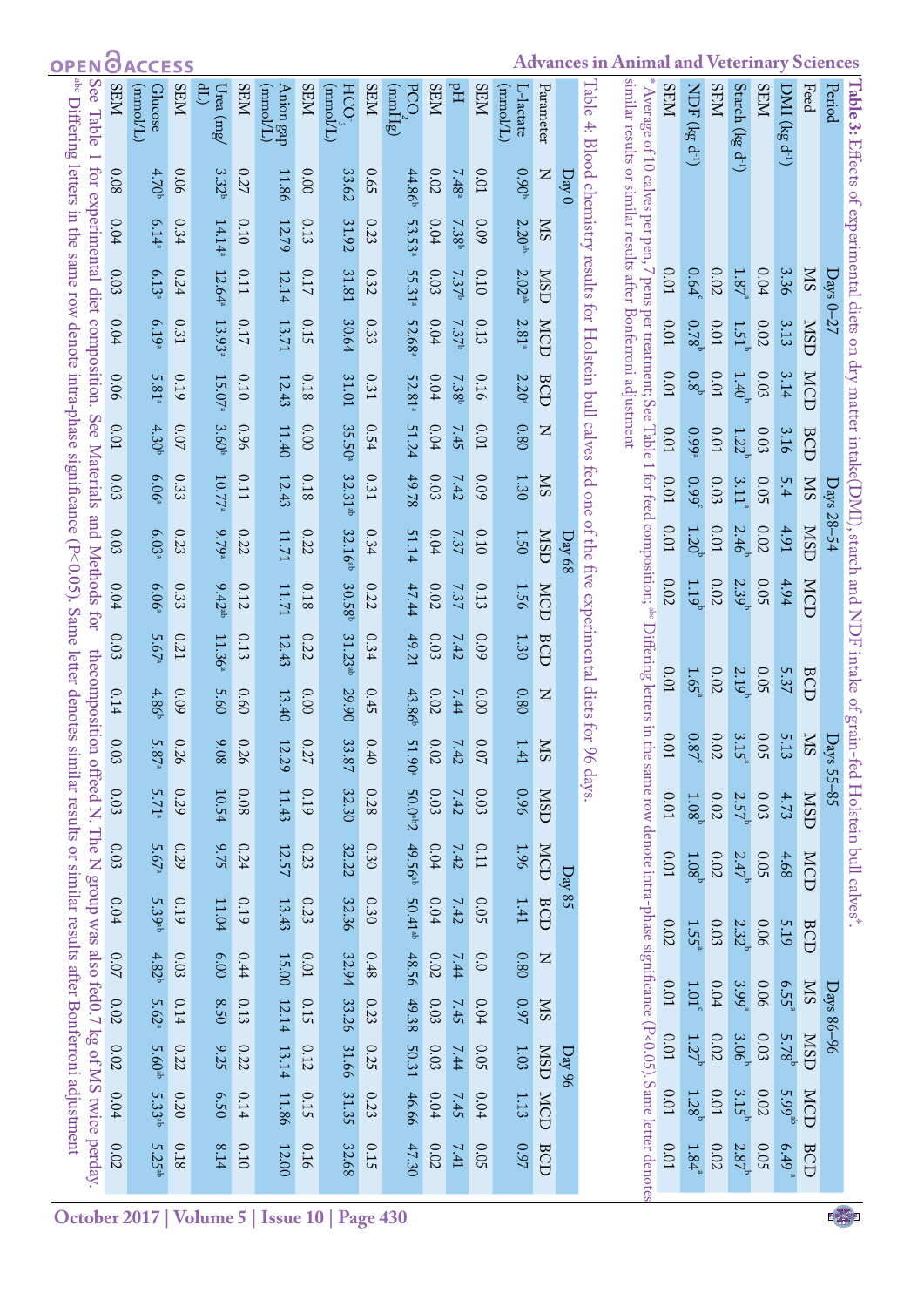

**Figure 5**: Relationship between average daily gain and average time per day below pH 5.6 (DpH5.6) in the rumen of Holstein bull calvesraised on experimental diets (See Table 1 for composition) A: growing phasedays 68–84; B: finishing phase days 85–96; b1 denotesthe linear regression slope and does not deviate from 0 (p>0.05).



Figure 6: Lipoprotein binding protein (log<sub>10</sub>normalized) mean ± SEM) in Holstein bull calves raised on different experimental diets. (See Table 1 and Materials and Methods for composition)

Differing letters denote significant difference (p<0.05). Treatment effects on day 68 were similar after Bonferroni adjustment.

ADG of 1.68 kg and a G/F ratio of 0.36 in calves raised on feed similar to MS, with linear decreases to 1.38kg and 0.27 respectively as the maize portion was replaced entirely with whole barley. Linear decreases in dry matter, organic matter, crude protein, starch and energy digestibility were noted in that study as the proportion of whole barley increased. The digestibility of rolled barley may be superior. In the present study, the ADG was significantly lower for all calves during the day 54–85 period, which coincided with high ambient air temperature with no cooling at night (25–30°C), combined with high relative humidity (95–100

**October 2017 | Volume 5 | Issue 10 | Page 431**



<span id="page-6-0"></span>**Figure 7**: Photographic images of representative sections of the rumen atrium base in Holstein bull calves (A and B: normal epithelium and lamina propria in calves fed respectively N and BCD diets; C: arrow designates maizediet-associated damage to epithelium).

-%). Although the barn was well ventilated, it is possible that the prevailing weather decreased calves' performances during this period. [Yazgan et al. \(2013\)](#page-10-0) classified the impact of such conditions on lactating cows as moderate to severe. Decreased feeding and growth of calves at temperatures above 25 °C have already been reported [\(Broadwater,](#page-8-5)  [2010](#page-8-5)). DMI during this period ([Table 3\)](#page-5-0) was consistently lower than during the previous period, where as it should have increased.

In this study, diets containing 20% DDGS or canola meal had no effect on DMI, ADG, G/F ratio or rumen pH during the starting and growing phases compared to the MS diet. Towards the end of the growing phase, ADG, G/F ratio and rumen pH were similar, while DMI decreased among calves fed MSD diet compared to MS. [Ham et al.](#page-9-5)  [\(1994\)](#page-9-5) reported that inclusion of 20 % wet corn distillers' grain plus soluble matter or DDGS in a dry-rolled-maizebased feed increased DMI and ADG in crossbred beef calves of similar body weight. [Buckner et al. \(2007\)](#page-8-1) also reported an improved grow thin finishing steers when 20 % of the feed was replaced with DDGS. In a review article, [Klopfenstein et al. \(2008\) c](#page-9-6)oncluded that distillers' grains are suitable for growing cattle, although they examined no study of grain-fed dairy calves fed whole shelled maize. In the present study, partial replacement of maize-based diet with DDGS and canola meal appeared to support comparable growth in grain-fed calves.

We found carcass yield to be similar for all maize-based diets but lower for the barley diet. Several studies have shown that grain source in finishing diets has little or no effect on warm carcass weight [\(Boles et al., 2004](#page-8-6); [McEw](#page-9-7)[en and Mandell, 2002](#page-9-7)). The calves fed barley diet ingested significantly more NDF than did calves in the other groups ([Table 3](#page-5-0)). Lower carcass yield among steers raised on feed richer in NDF has been reported previously ([Ber-](#page-8-7)

NE**X**US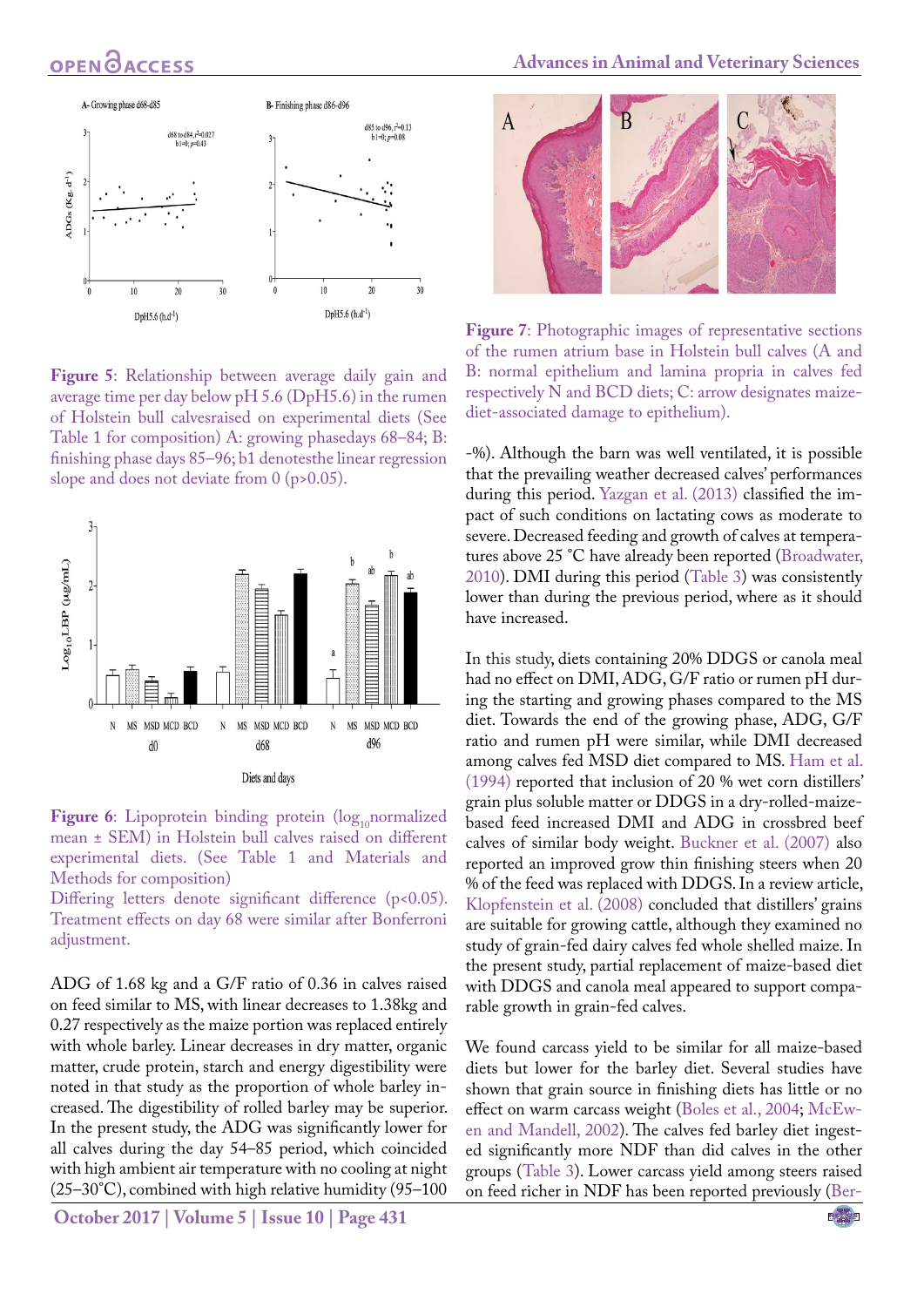**Advances in Animal and Veterinary Sciences**

[thiaume et al., 2006\)](#page-8-7). These lower yields might be due to greater development of the rumen.

To prevent rumen acidosis in dairy cattle, concentrates should make up less than 45% of the dry matter and starch less than 25% (Sauvant et al., 1999). A maize-based cattle feed contains at least 57% maize. The starch content of the diets used in the present study ranged from 34 %for one of the starter diets to 54% for one of the finisher diets. This might explain why the latter feeds caused more acidosis (Figure 4). Based on dairy cow feeding standards and according to [AlZahal et al. \(2007\),](#page-8-8) all of the feeds used in the present study (except for N) were acidotic, and they did give DpH5.6 values exceeding 3 h. The maize-based feeds produced greater DpH5.6 during the growing and finishing phases than did the barley-containing feeds. However, we observed no clinical case of severe acidosis. [Laarman et](#page-9-8)  [al. \(2016\)](#page-9-8) with Holstein steers of similar weights as those in the present study, gave high barley diets challenge and observed rumen pH below 5.6, but did not report any case of severe acidosis. Similarly, [Huls et al. \(2016\)](#page-9-9) observed DpH5.6 exceeding 5 hours without negative impact on growth performance. Young animals might be more resistant than adults to acidosis. The starch content of the BCD diet was in between that of MS and other diets. In addition, starch digestibility is normally greater for barley than for maize processed to the same degree [\(Huntington, 1997](#page-9-10)). It was therefore expected that BCD diet would bring the rumen pH down lower, but this was not observed in this study. [Yang et al. \(2001\)](#page-10-1) reported that the drop in rumen pH in barley-fed dairy cows is proportional to the degree of processing of the grain. The barley used in the present study was dry-rolled, which is not an extensive processing. Maize was fed unprocessed, but young ruminants are known for superior chewing capacity.

The linear regressions lopes and Pearson's correlation coefficients showed that DpH5.6 did not significantly affect ADG, which is consistent with a previous report that adapting feedlot cattle with incremental increases in dietary concentrate from approximately 55 % to 90% DM affected rumen pH but not ADG [\(Brown et al., 2006](#page-8-9)).

We found that blood L-lactate levels were within the reference range (0.5 to 2.5 mmol/L) as reported by [Omoole](#page-9-11)  [et al. \(2001\)](#page-9-11) for calves up to the age of 41 days. However, we noted a slight decrease over time, as reported in heifers by [Gentile et al. \(2004\)](#page-9-12), and this could be due to the proliferation of lactate-utilizing bacteria in grain-adapted cattle ([Goad et al., 1998;](#page-9-13) [Brown et al., 2006](#page-8-9)).

Blood pH values increased over time ([Table 4](#page-5-1)) but were within the normal range  $(7.44 \pm 0.002)$  as reported by [Morgante et al. \(2009\)](#page-9-14). According to Negny (2002), blood pH could remain unchanged because of respiratory com-

**October 2017 | Volume 5 | Issue 10 | Page 432**

pensation.

All PCO<sub>2</sub> values, including those in the control group, were above normal  $(44.33 \pm 0.51 \text{ mmol/L})$  for healthy dairy cows [\(Morgante et al., 2009](#page-9-14)), and were close to those of steers with rumen acidosis (50 mmol/L) as reported by [Brown et al. \(2000\)](#page-8-10) and [Angelov et al. \(2009\).](#page-8-11) However, some authors ([Di Nardi et al., 2013](#page-8-12); [Marchesini et al.,](#page-9-15) [2013\)](#page-9-15) have suggested that 50 mmol/L is too low to be taken as the threshold for acidosis in young animals.

The N group had higher blood  $HCO<sup>-3</sup>$  (33.0±4.33 mmol/L) than reported elsewhere ([Oomole et al., 2001](#page-9-11)). However, the acidotic diets did not decrease  $HCO<sub>3</sub>$  relative to the values measured in the N group. Blood  $HCO<sub>3</sub>$  remained close to the normal value of 30 mmol/L and did not decrease during rumen acidosis, as reported by [Goad et al.](#page-9-13) [\(1998\)](#page-9-13).This finding is in contrast with those of [Marchesini](#page-9-15) [et al. \(2013\)](#page-9-15), although these authors showed that the level of starch had little effect on  $HCO_3$ , which is consistent with the present results Blood pH,  $PCO<sub>2</sub>$  and  $HCO<sup>-</sup>$  may all change in response to blood lactate levels (Negny, 2002). The blood urea measured for the N group in the present study (4.27  $\pm$  1.6 mmol/L) was close to the value for calves, while the value for the other groups  $(11.2 \pm 4.4 \text{ mmol/L})$ was in the range associated with rumen acidosis, as reported by [Kasari and Naylor \(1986\).](#page-9-16) The N group also had blood glucose levels close to the normal value reported by [Marchesini et al. \(2013\)](#page-9-15) and [Kasari and Naylor \(1984\)](#page-9-17), while the other groups had higher values close to those associated with rumen acidosis ([Marchesini et al., 2013\)](#page-9-15) except for during the finishing phase. The effect of the experimental diets on blood urea and glucose was significant at the beginning of the experiment perhaps because the N-fed calves had not received the adaptation diet, which contained more starch and protein. Most of these differences had disappeared by the end of the growing phase or during the finishing phase, and values in calves raised on the maize-based and barley-based diets decreased over time. This suggests an improvement of rumen function and confirms the above-mentioned adaptation of calves.

During rumen acidosis, increased LBP is an indicator of endotoxin translocation (lipopolysaccaride) from the rumen to the bloodstream ([Ametaj et al., 2009\)](#page-8-13), since this protein is involved in facilitating the clearance of circulating LPS ([Gallay et al., 1994\)](#page-9-18). LBP in all experimental groups increased during the finishing phase (days 68–96) and exceeded the peak of 1.36  $log_{10}$ measured by [Ametaj et](#page-8-13) [al. \(2009\)](#page-8-13) in steers feda diet consisting of 91% barley. This is likely due to starch, as demonstrated by [Marchesini et al.](#page-9-15) [\(2013\) w](#page-9-15)ho found that  $log_{10}$ mean LBP was 0.77, 0.98 and 1.02 respectively in heifers fed low (17.3%), medium (33.4 %) and high starch (42.8 %) diets. In our study, it was the MS and MCD diets that contained most starch, and only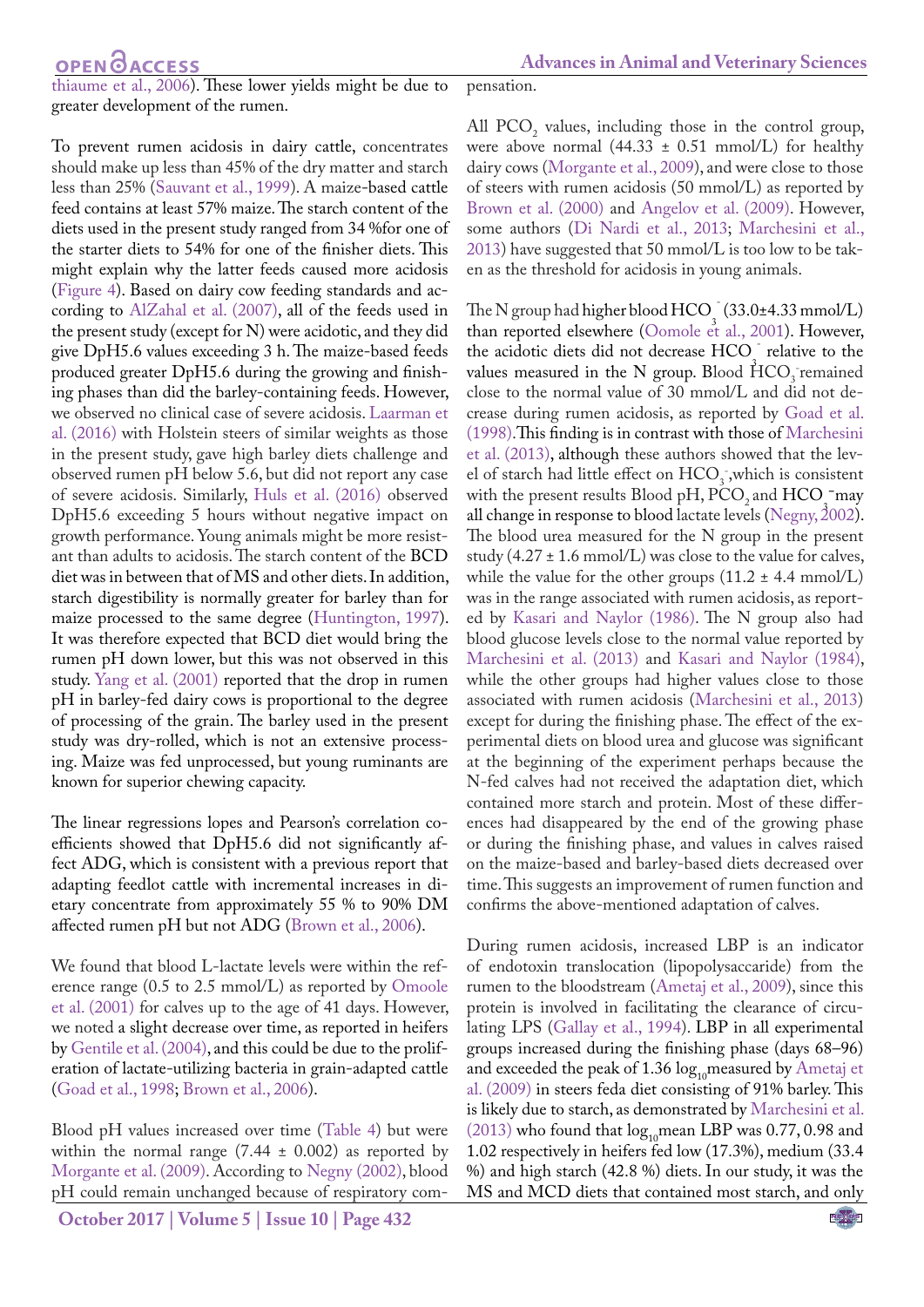## OPEN **OACCESS**

the groups that received these diets had LBP levels on day 96 that were unequivocally higher than those in the negative control group.

## **Conclusion**

Substituting maize-based diet with DDGS, canola meal and barley did not reduce livestock performance or have detrimental effects on blood metabolites or rumen function and integrity in grain-fed calves. Total replacement of maize with corn DDGS, canola meal and rolled barley increased rumen pH and improved ADG during the finishing phase. An isonitrogenous diet made of barley, DDGS and canola meal is thus found suitable for raising grain-fed calves. The lack of effects of rumen pH below 5.6 on ADG and blood parameters makes the pH threshold of 3 hours per day below 5.6 of no risk of acidosis in calves aged from 6 to 7 months.

## **Acknowledgements**

This work was supported by the « Programme d'appui financier aux regroupements et aux associations de producteurs désignés »of the Ministère de l'Agriculture, des Pêcheries et de l'Alimentation du Québec. The authors are grateful to the Fédération des producteurs de bovins du Québec for supporting this project, to Délimax for help throughout the experiment and to Julie Chapron for her leadership in the animal trial. Dr.Guy Beauchamp is gratefully acknowledged for his assistance in statistical analysis.

### **Conflict of interest**

The authors declare no conflict of interest.

## **Authors Contribution**

Yassin Najid was the graduate student on this project. He completed his M.Sc. since. Yvon Couture, participated in the conception of the projectand of the project, Sonia Chénier, participated in the analysis needed in the project, Alain Fournier participated in the conception of the project. This colleague is now deceased, Dany Cinq-Mars Participated in every step of the project and was the codirector of the graduate student, YounèsChorfi participated in every step of the project and was the director of the student.

#### **References**

<span id="page-8-3"></span>• Aikman P, [Henning](http://www.ncbi.nlm.nih.gov/pubmed?term=Henning PH%5BAuthor%5D&cauthor=true&cauthor_uid=21605754) P, [Humphries](http://www.ncbi.nlm.nih.gov/pubmed?term=Humphries DJ%5BAuthor%5D&cauthor=true&cauthor_uid=21605754) D, Horn C(2011).Rumen pH and fermentation characteristics in dairy cows supplemented with Megasphaeraelsdenii NCIMB 41125 in early lactation. [J. Dairy Sci.](http://www.ncbi.nlm.nih.gov/pubmed/21605754)94(6): 2840-2849. [https://doi.org/10.3168/](https://doi.org/10.3168/jds.2010-3783 ) [jds.2010-3783](https://doi.org/10.3168/jds.2010-3783 )

<span id="page-8-8"></span>**October 2017 | Volume 5 | Issue 10 | Page 433** • Alzahal O, Kebreab J, France J, McBride BW(2007).

#### **Advances in Animal and Veterinary Sciences**

Mathematical approach to predicting biological values from ruminal pH measurement. J. Dairy Sci. 90(8): 3777-3785 [https://doi.org/10.3168/jds.2006-534](https://doi.org/10.3168/jds.2006-534 )

- <span id="page-8-13"></span>• Ametaj BN, Koenig KM, Dunn SM, Yang WZ, Zebeli Q, Beauchemin K.A, (2009). Back grounding and finishing diets are associated with inflammatory responses in feedlot steers. J. Anim. Sci. 87(4):1314-1320. [https://doi.](https://doi.org/10.2527/jas.2008-1196 ) [org/10.2527/jas.2008-1196](https://doi.org/10.2527/jas.2008-1196 )
- <span id="page-8-11"></span>• Angelov G, Dimitrova I, Angelova T, Uzev P (2009). Comparative study of parameters acid-base balance in venous and arterialized capillary blood of calves. Biotech. Anim. Husb. 25(5-6): 663-667.
- <span id="page-8-0"></span>• Berry BA, Krehbiel CR, Confer AW, Gill DR, Smith RA, Montelongo M (2004).Effects of dietary energy and starch concentrations for newly received feedlot calves: I. Growth performance and health. J. Anim. Sci. 82(3): 837-844. [https://doi.org/10.2527/2004.823837x](https://doi.org/10.2527/2004.823837x )
- <span id="page-8-7"></span>• Berthiaume R, Mandell I, Faucitano L, Lafreniere C (2006). Comparison of alternative beef production systems based on forage finishing or grain-forage diets with or without growth promotants. 1. Feedlot performance, carcass quality and production costs. J. Anim. Sci. 84(8): 2178-2184. [https://](https://doi.org/10.2527/jas.2005-328 ) [doi.org/10.2527/jas.2005-328](https://doi.org/10.2527/jas.2005-328 )
- <span id="page-8-4"></span>• [Bevans D,](http://www.ncbi.nlm.nih.gov/pubmed?term=Bevans DW%5BAuthor%5D&cauthor=true&cauthor_uid=15827257) [Beauchemin](http://www.ncbi.nlm.nih.gov/pubmed?term=Beauchemin KA%5BAuthor%5D&cauthor=true&cauthor_uid=15827257) KA, [Schwartzkopf-Genswein](http://www.ncbi.nlm.nih.gov/pubmed?term=Schwartzkopf-Genswein KS%5BAuthor%5D&cauthor=true&cauthor_uid=15827257) K, [McKinnon](http://www.ncbi.nlm.nih.gov/pubmed?term=McKinnon JJ%5BAuthor%5D&cauthor=true&cauthor_uid=15827257) J, [McAllister](http://www.ncbi.nlm.nih.gov/pubmed?term=McAllister TA%5BAuthor%5D&cauthor=true&cauthor_uid=15827257) TA (2005). Effect of rapid or gradual grain adaptation on subacute acidosis and feed intake by feedlot cattle. [J. Anim. Sci.8](http://www.ncbi.nlm.nih.gov/pubmed/15827257)3(5):1116-32[. https://]( https://doi.org/10.2527/2005.8351116x ) [doi.org/10.2527/2005.8351116x]( https://doi.org/10.2527/2005.8351116x )
- <span id="page-8-6"></span>• Boles JA, Bowman JG, Surber LM, Boss DL (2004). Effects of barley variety feed on carcass characteristics and color of meat. J. Anim. Sci. 82(7):2087–2091. [https://doi.](https://doi.org/10.2527/2004.8272087x ) [org/10.2527/2004.8272087x](https://doi.org/10.2527/2004.8272087x )
- <span id="page-8-5"></span>• Broadwater N (2010). Keeping your calves cool and comfortable in the summer. Dairy Extension. University of Minnesota. [http://www.extension.umn.edu/agriculture/dairy/calves](http://www.extension.umn.edu/agriculture/dairy/calves-and-heifers/keeping-your-calves-cool-and-comfortable/)[and-heifers/keeping-your-calves-cool-and-comfortable/](http://www.extension.umn.edu/agriculture/dairy/calves-and-heifers/keeping-your-calves-cool-and-comfortable/)
- <span id="page-8-10"></span>• Brown MS, Krehbiel CR, Galyean ML, Remmenga MD, Peters JP, Hibbard B, Robinson J, Moseley WM (2000). Evaluation of models of acute and subacute acidosis on dry matter intake, ruminal fermentation, blood chemistry, and endocrine profiles of beef steers. J. Anim. Sci. 78(12): 3155– 3168. [https://doi.org/10.2527/2000.78123155x](https://doi.org/10.2527/2000.78123155x )
- <span id="page-8-9"></span>• Brown MS, Ponce CH, Pulikanti R (2006).Adaptation of beef cattle to high-concentrate diets: Performance and ruminal metabolism. J. Anim. Sci. 84:E25-E33[. https://doi.]( https://doi.org/10.2527/2006.8413_supplE25x ) [org/10.2527/2006.8413\\_supplE25x]( https://doi.org/10.2527/2006.8413_supplE25x )
- <span id="page-8-1"></span>• Buckner C, Erickson G, Mader T, Colgan S, Karges K, Gibson M (2007). Optimum Levels of Dry Distillers Grains with Solubles for Finishing Beef Steers. Nebraska Beef Report. pp. 36-38.<http://digitalcommons.unl.edu/animalscinbcr/68>
- <span id="page-8-2"></span>• CCAC. Canadian Council on Animal Care (1993). Guide to the Care and Use of Experimental Animals. 2nd ed. EdsOlfert-Cross-McWilliam, ON., Ca.
- <span id="page-8-12"></span>• Di Nardi R, Marchesini G, Gianesella M, Ricci R, Montemurro F, Contiero B, Andreghetto I, Segato S(2013).Blood parameters modification at different ruminal acidosis conditions. Agric. Conspec. Sci. 78(3): 259-262.
- • Emmanuel DG, Madsen KL, Churchill TA, Dunn SM, Ametaj BN (2007).Acidosis and lipopolysaccharide from Escherichia coli B:055 cause hyper permeability of rumen and colon tissues. J. Dairy Sci. 90(12): 5552–5557. [https://](https://doi.org/10.3168/jds.2007-0257 ) [doi.org/10.3168/jds.2007-0257](https://doi.org/10.3168/jds.2007-0257 )
- • Emmanuel DG, Dunn SM, Ametaj BN (2008). Feeding high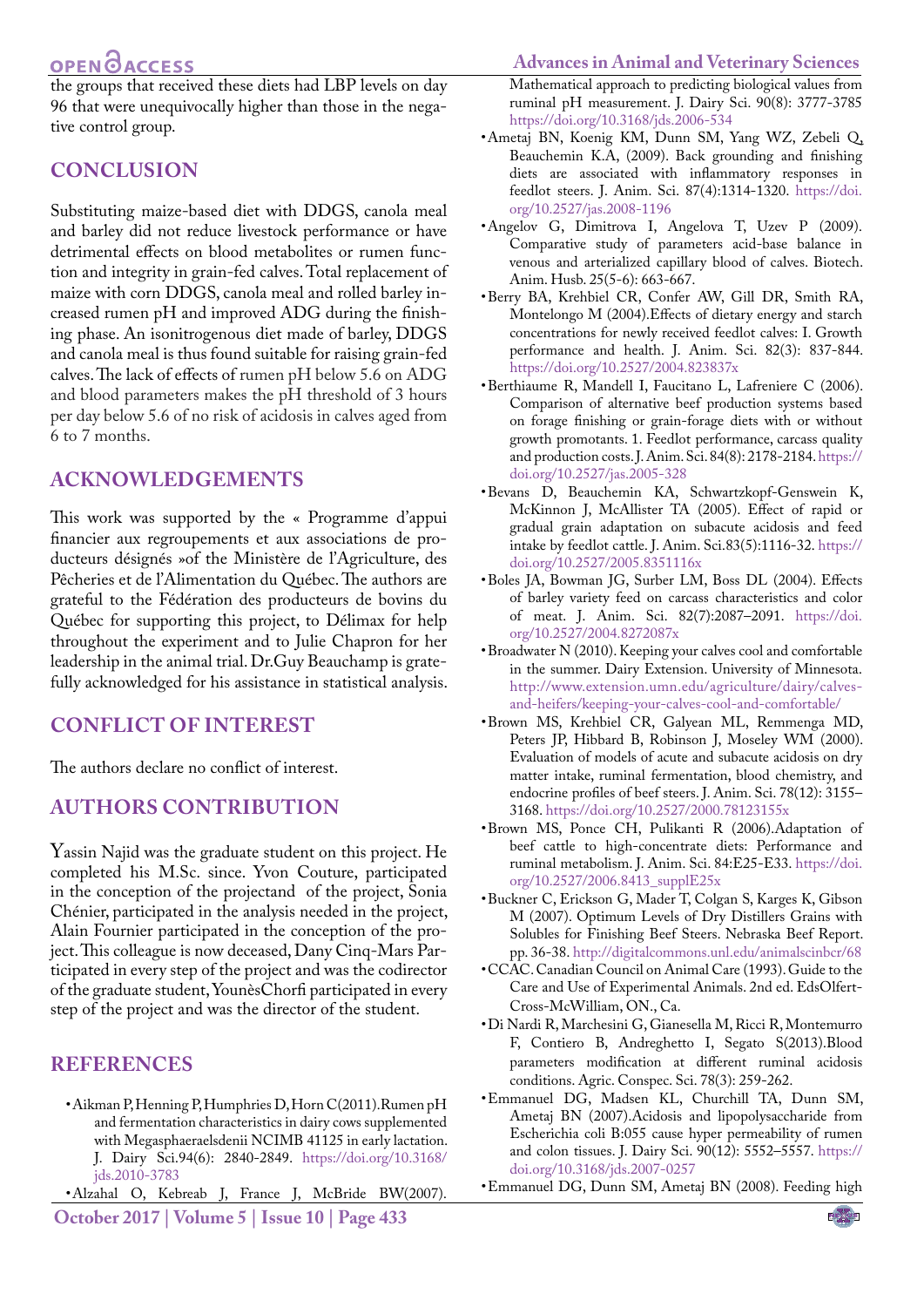## **OPEN**OACCESS

proportions of barley grain stimulates an inflammatory response in dairy cows. J. Dairy Sci. 91(2):606-614. [https://](https://doi.org/10.3168/jds.2007-0256 ) [doi.org/10.3168/jds.2007-0256](https://doi.org/10.3168/jds.2007-0256 )

- • FPBQ (2013). Fédération des producteurs de bovins au Québec. http://www.bovin.qc.ca/fr/la-production/veau-de-grain/ coup-doeil.php
- <span id="page-9-18"></span>• Gallay P, Heumann D, Le D, Barras C, Glauser MP. (1994). Mode of action of anti-lipopolysaccharide-binding protein antibodies for prevention of endotoxemic shock in mice. Proc. Natl. Acad. Sci. 91(17):7922–7926. [https://doi.](https://doi.org/10.1073/pnas.91.17.7922 ) [org/10.1073/pnas.91.17.7922](https://doi.org/10.1073/pnas.91.17.7922 )
- <span id="page-9-12"></span>• Gentile A, Sconza S, Lorenz I, Otranto G, Rademacher G, Famigli-Bergamini P, Klee W (2004).D-Lactic Acidosis in Calves as a Consequence of Experimentally Induced Ruminal Acidosis. J. Vet. Med. Series A. 51(2): 64 -70. [https://doi.org/10.1111/j.1439-0442.2004.00600.x](https://doi.org/10.1111/j.1439-0442.2004.00600.x )
- • [Gibb DJ, McAllister TA \(2003\)](http://www.sciencedirect.com/science/article/pii/S0377840107002799#bib15).Corn compared to barley in feedlot diets. 3rd Canadian Barley Symposium, Red Deer, AB, Canada.
- <span id="page-9-13"></span>• Goad D, Goad C, Nagaraja T (1998). Ruminal Microbial and Fermentative Changes Associated with Experimentally Induced Subacute Acidosis in Steers. J. Anim. Sci. 76(1):234– 241. [https://doi.org/10.2527/1998.761234x](https://doi.org/10.2527/1998.761234x )
- • González LA, Manteca X, Calsamiglia S, Schwartzkopf-Genswein KS, Ferret A (2012). Ruminal acidosis in feedlot cattle: Interplay between feed ingredients, rumen function and feeding behavior. Anim. Feed Sci. Technol. 172(1-2): 66– 79. [https://doi.org/10.1016/j.anifeedsci.2011.12.009](https://doi.org/10.1016/j.anifeedsci.2011.12.009 )
- • [Gozho GN](http://www.ncbi.nlm.nih.gov/pubmed?term=Gozho GN%5BAuthor%5D&cauthor=true&cauthor_uid=17033028), [Krause](http://www.ncbi.nlm.nih.gov/pubmed?term=Krause DO%5BAuthor%5D&cauthor=true&cauthor_uid=17033028) DO, [Plaizier](http://www.ncbi.nlm.nih.gov/pubmed?term=Plaizier JC%5BAuthor%5D&cauthor=true&cauthor_uid=17033028) JC (2006).Rumen lipopolysaccharide and inflammation during grain adaptation and subacute ruminal acidosis in steers. [J. Dairy](http://www.ncbi.nlm.nih.gov/pubmed/17033028) [Sci.](http://www.ncbi.nlm.nih.gov/pubmed/17033028)89(11): 4404-4413. [https://doi.org/10.3168/jds.S0022-](https://doi.org/10.3168/jds.S0022-0302(06)72487-0 ) [0302\(06\)72487-0](https://doi.org/10.3168/jds.S0022-0302(06)72487-0 )
- • [Gozho GN](http://www.ncbi.nlm.nih.gov/pubmed?term=Gozho GN%5BAuthor%5D&cauthor=true&cauthor_uid=17033028), [Krause](http://www.ncbi.nlm.nih.gov/pubmed?term=Krause DO%5BAuthor%5D&cauthor=true&cauthor_uid=17033028) DO, [Plaizier](http://www.ncbi.nlm.nih.gov/pubmed?term=Plaizier JC%5BAuthor%5D&cauthor=true&cauthor_uid=17033028) JC (2007). [Ruminal](http://www.sciencedirect.com/science/article/pii/S0022030207715692) [Lipopolysaccharide Concentration and Inflammatory](http://www.sciencedirect.com/science/article/pii/S0022030207715692) [Response during Grain-Induced Subacute Ruminal Acidosis](http://www.sciencedirect.com/science/article/pii/S0022030207715692) [in Dairy Cows.](http://www.sciencedirect.com/science/article/pii/S0022030207715692) J. Dairy Sci. 90(2): 856-866. [https://doi.](https://doi.org/10.3168/jds.S0022-0302(07)71569-2 ) [org/10.3168/jds.S0022-0302\(07\)71569-2](https://doi.org/10.3168/jds.S0022-0302(07)71569-2 )
- • Grainwiz (2013). Actualité et analyse du marché des grains. [http://www.grainwiz.com/.](http://www.grainwiz.com/)(Accessed 8 March 2013)
- <span id="page-9-5"></span>• Ham GA, Stock RA, Klopfenstein TJ, Larson EM, Shain DH, Huffman RP (1994). Wet corn distillers by products compared with dried corn distillers grains with solubles as a source of protein and energy for ruminants. J. Anim. Sci. 72(12):3246- 3257. [https://doi.org/10.2527/1994.72123246x](https://doi.org/10.2527/1994.72123246x )
- <span id="page-9-9"></span>• Huls TJ, Luebbe MK, Watson AK, Meyer NF, Griffin WA, Klopfenstein TJ, Stock RA, Erickson GE (2016).Using sweet bran instead of forage during grain adaptation in finishing feedlot cattle. J. Anim. Sci. 94(3):1149-1158. [https://doi.org/10.2527/jas.2015-0008](https://doi.org/10.2527/jas.2015-0008 )
- <span id="page-9-10"></span>• Huntington GB (1997). Starch utilization by ruminants: from basics to the bunk. J. Anim. Sci. 75(3): 852-867. [https://doi.](https://doi.org/10.2527/1997.753852x ) [org/10.2527/1997.753852x](https://doi.org/10.2527/1997.753852x )
- <span id="page-9-17"></span>• Kasari TR, Naylor JM (1984). Metabolic Acidosis Without Clinical Signs of Dehydration in Young Calves. Can. Vet. J. 25(10): 394-399.
- <span id="page-9-16"></span>• Kasari TR, Naylor JM (1986). Further Studies on the Clinical Features and Clinico pathological Findings of a Syndrome of Metabolic Acidosis with Minimal Dehydration in Neonatal Calves. Can. J. Vet. Res. 50(4): 502-508.
- <span id="page-9-6"></span>• Klopfenstein TJ, Erickson GE, Bremer VR (2008). Board-Invited Review: Use of Distillers By-Products in the Beef Cattle Feeding Industry. J. Anim. Sci. 86(5):1223–1231.

#### **Advances in Animal and Veterinary Sciences**

<span id="page-9-2"></span>[https://doi.org/10.2527/jas.2007-0550](https://doi.org/10.2527/jas.2007-0550 )

- • Krause KM, Oetzel GR (2006). Understanding and preventing subacute ruminal acidosis in dairy herds: A review. Anim. Feed Sci. Technol. 126(3-4): 215-236. [https://doi.](https://doi.org/10.1016/j.anifeedsci.2005.08.004 ) [org/10.1016/j.anifeedsci.2005.08.004](https://doi.org/10.1016/j.anifeedsci.2005.08.004 )
- <span id="page-9-8"></span>• Laarman AH, Pederzolli RLA, Wood KM, Penner GB, McBride BW (2016). Effects of subacute ruminal acidosis and low feed intake on short chain fatty acid transporter and flux pathways in Holstein steers. J. Anim. Sci. 94(9):3729- 3737. [https://doi.org/10.2527/jas.2016-0638](https://doi.org/10.2527/jas.2016-0638 )
- • Li S, Khafipour E, Krause, DO, Gonzalez LA, Plaizier JC (2011). Effects of grain-pellet and alfalfa-pellet subacute ruminal acidosis (SARA) challenges on feeding behaviour of lactating dairy cows. Can. J. Anim. Sci. 91(2): 323-330. [https://doi.org/10.4141/cjas10090](https://doi.org/10.4141/cjas10090 )
- <span id="page-9-0"></span>•Loerch SC, Gorocica-Buenfil M(2008). Advantage and disadvantage of feeding whole shelled corn. The Ohio State University.
- <span id="page-9-15"></span>• Marchesini M, DiNardi R, Gianesella M, Stefani A, Morgante M, Barberio A, Andrighetto I, Segato S (2013). Effect of induced ruminal acidosis on blood variables in heifers. BMC Vet. Res. 9: 98-106. [https://doi.org/10.1186/1746-6148-9-](https://doi.org/10.1186/1746-6148-9-98 ) [98](https://doi.org/10.1186/1746-6148-9-98 )
- <span id="page-9-1"></span>• McDonald P, Edwards RA, Greenhalgh JFD, Morgan CA, Sinclair LA,Wilkinson RG (2011). Anim. Nutr. Seventh Ed. Pearson Publishers,UK
- <span id="page-9-7"></span>• McEwen PL, Mandel IB (2002). The effects of grain source, concentrate level and market weight endpoint on steer growth performance, carcass quality and meat tenderness. Ridgetown Collegue Research Report, University of Guelph.
- <span id="page-9-14"></span>• Morgante M, Gianesella M, Casella S, Ravarotto L, Stelletta C, Giudice E (2009). Blood gas analyses, ruminal and blood pH, urine and faecal pH in dairy cows during subacute ruminal acidosis. Comp. Clin. Pathol. 18(3):229–232. [https://doi.](https://doi.org/10.1007/s00580-008-0793-4 ) [org/10.1007/s00580-008-0793-4](https://doi.org/10.1007/s00580-008-0793-4 )
- • Mould FL, Ørskov ER, Mann SO (1983). Associative effects of mixed feeds. I. Effects of type and level of supplementation and the influence of the rumen fluid pH on cellulolysis in vivo and dry matter digestion of various roughages. Anim. Feed. Sci. Technol. 10(1) : 15-30. [https://doi.org/10.1016/0377-](https://doi.org/10.1016/0377-8401(83)90003-2 ) [8401\(83\)90003-2](https://doi.org/10.1016/0377-8401(83)90003-2 )
- • Negny V (2002). Acidose métabolique sans déshydratation avec accumulation de D-lactates chez le veau nouveau-né. DVM Diss. École nationale vétérinaire de Toulouse. Toulouse.
- <span id="page-9-4"></span>• Noon CD, Seoane JR, Scott SL (1998).The use of corn and barley in diets for veal calves: Effects on performance, diet digestibility and carcass quality. Can. J. Anim. Sci. 78(3): 351-358. [https://doi.org/10.4141/A97-100](https://doi.org/10.4141/A97-100 )
- <span id="page-9-3"></span>• NRC (2001).National Research Council. Nutrient Requirements of Dairy Cattle.7th revised edition.Washington D.C. National Academy Press.
- <span id="page-9-11"></span>• Oomole OO, Nappert G, Naylor JM, Zello GA (2001). Both L-and D-lactate contribute to metabolic acidosis in diarrheic calves. J.Nutr.131(8): 2128-2131.
- • Reynolds WK, Hunt CW, Moen T, Loesche JA (1993). Comparison of corn and barley with and without ruminal buffer in supplements fed in wheat straw-based diets to beef steers. J. Anim. Sci. 71(5): 1326–1334. [https://doi.](https://doi.org/10.2527/1993.7151326x ) [org/10.2527/1993.7151326x](https://doi.org/10.2527/1993.7151326x )
- • Salim HS (2011). Nutritional, physiological and environmental effects of feeding distiller's grains plus soluble to feedlot cattle.PhD Diss.University of Guelph, Guelph.
- • Sauvant D, Meschy F, Mertens D (1999). Les composantes de l'acidose ruminale et les effetsacido gènes des rations. INRA